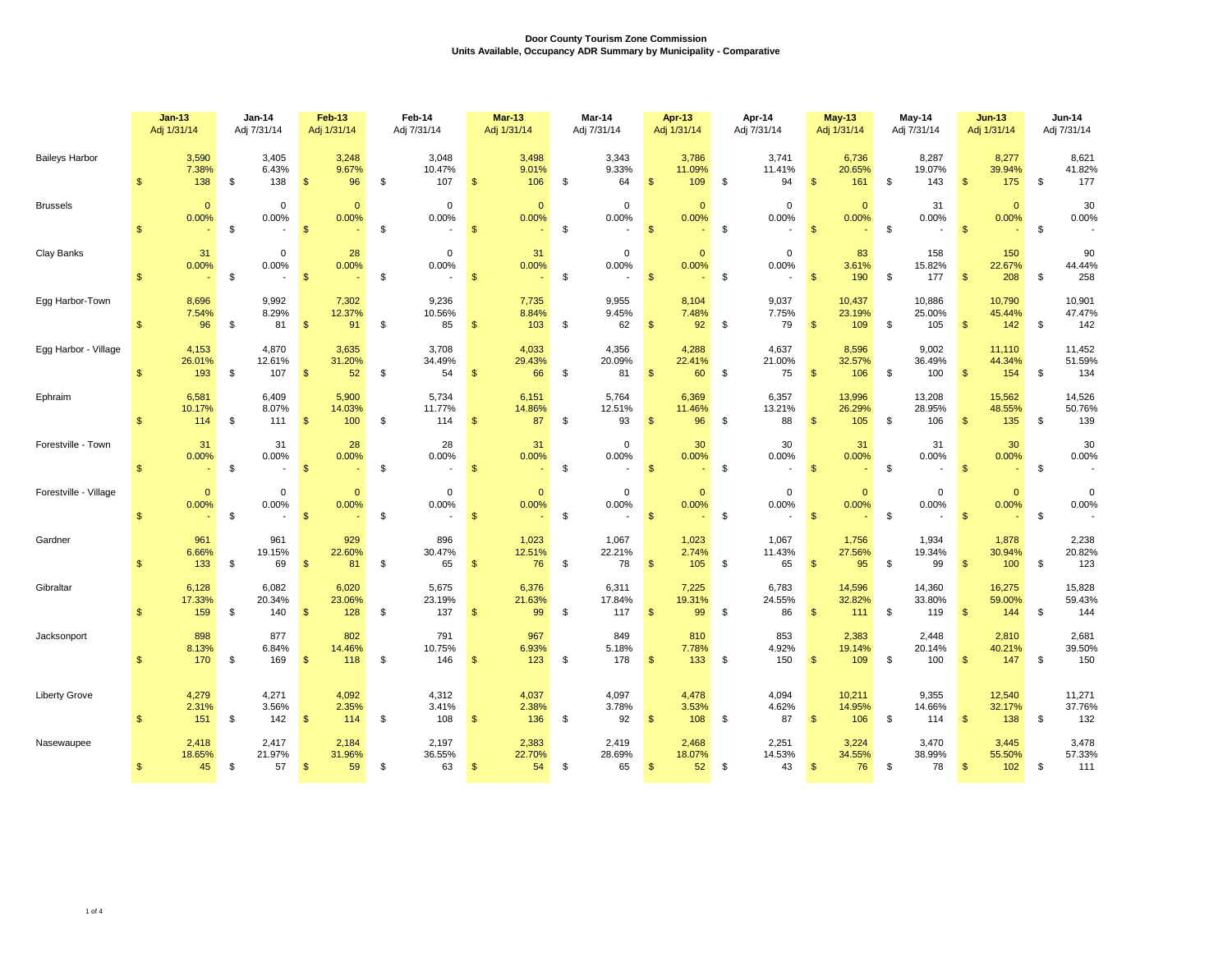| Sevastopol                          | $\mathfrak{S}$ | $Jan-13$<br>Adj 1/31/14<br>4,247<br>14.43%<br>137 | \$<br>$Jan-14$<br>Adj 7/31/14<br>4,090<br>21.56%<br>90 | $\mathbf{\$}$  | Feb-13<br>Adj 1/31/14<br>3,779<br>24.29%<br>117 | \$   | Feb-14<br>Adj 7/31/14<br>3,853<br>34.10%<br>96 | $\mathbf{s}$   | <b>Mar-13</b><br>Adj 1/31/14<br>4,238<br>25.77%<br>110 | \$<br>Mar-14<br>Adj 7/31/14<br>4,192<br>25.33%<br>104 | $\mathbb{S}$ | <b>Apr-13</b><br>Adj 1/31/14<br>4,408<br>21.67%<br>99 | \$<br>Apr-14<br>Adj 7/31/14<br>4,522<br>24.48%<br>97 | $\mathbf{\$}$ | $May-13$<br>Adj 1/31/14<br>5,696<br>31.46%<br>127 | \$             | $May-14$<br>Adj 7/31/14<br>5,891<br>36.34%<br>122 | $\mathbb{S}$ | $Jun-13$<br>Adj 1/31/14<br>6,258<br>56.12%<br>175 | - \$ | Jun-14<br>Adj 7/31/14<br>5,534<br>57.54%<br>189 |
|-------------------------------------|----------------|---------------------------------------------------|--------------------------------------------------------|----------------|-------------------------------------------------|------|------------------------------------------------|----------------|--------------------------------------------------------|-------------------------------------------------------|--------------|-------------------------------------------------------|------------------------------------------------------|---------------|---------------------------------------------------|----------------|---------------------------------------------------|--------------|---------------------------------------------------|------|-------------------------------------------------|
| Sister Bay                          | \$             | 10,172<br>8.16%<br>149                            | \$<br>9,792<br>9.44%<br>117                            | $\mathbf{s}$   | 8,527<br>15.12%<br>88                           | \$   | 8,634<br>15.81%<br>89                          | -\$            | 8,767<br>14.00%<br>88                                  | \$<br>9,603<br>13.39%<br>82                           | $\mathbb{S}$ | 9,603<br>11.08%<br>85                                 | \$<br>8,209<br>15.71%<br>84                          | -S            | 15,198<br>21.46%<br>105                           | \$.            | 13,181<br>24.66%<br>111                           | $\mathbb{S}$ | 14,536<br>47.51%<br>132                           | - \$ | 14,465<br>49.79%<br>137                         |
| Sturgeon Bay - City                 | \$             | 18,749<br>24.11%<br>70                            | \$<br>18,696<br>25.97%<br>71                           | $\mathfrak{s}$ | 17,251<br>31.21%<br>68                          | \$   | 17,651<br>37.50%<br>68                         | $\mathfrak{s}$ | 18,419<br>32.43%<br>72                                 | \$<br>19,617<br>35.90%<br>70                          | $\mathbb{S}$ | 18,792<br>26.06%<br>71                                | \$<br>18,855<br>29.27%<br>72                         | $\mathbf{\$}$ | 19,991<br>39.63%<br>80                            | \$             | 20,194<br>45.33%<br>81                            | $\mathbb{S}$ | 19,443<br>58.19%<br>102                           | - \$ | 18,740<br>57.93%<br>104                         |
| Sturgeon Bay - Town                 | $\mathbf{s}$   | 245<br>2.45%<br>368                               | \$<br>379<br>5.80%<br>163                              | $\mathbf{s}$   | 251<br>4.78%<br>211                             | - \$ | 330<br>3.33%<br>158                            | $\mathbf{s}$   | 248<br>6.05%<br>171                                    | \$<br>371<br>2.16%<br>160                             | $\mathbf{s}$ | 237<br>4.64%<br>139                                   | \$<br>343<br>7.87%<br>149                            | $\mathbf{\$}$ | 390<br>13.08%<br>139                              | $\mathfrak{L}$ | 420<br>27.62%<br>176                              | $\mathbf{s}$ | 747<br>45.11%<br>186                              | - \$ | 676<br>47.49%<br>187                            |
| Union                               | $\mathfrak{S}$ | $\mathbf{0}$<br>0.00%                             | \$<br>$\mathbf 0$<br>$0.00\%$                          | $\mathbf{\$}$  | $\mathbf{0}$<br>0.00%                           | \$   | 0<br>0.00%                                     | $\mathfrak{F}$ | $\mathbf{0}$<br>0.00%                                  | \$<br>$\mathbf 0$<br>$0.00\%$                         | $\mathbf{s}$ | $\mathbf{0}$<br>0.00%                                 | \$<br>$\mathbf 0$<br>0.00%                           | $\mathbf{\$}$ | 31<br>0.00%                                       | \$             | 31<br>6.45%<br>100                                | $\mathbb{S}$ | 30<br>0.00%                                       | \$   | $\mathbf 0$<br>0.00%                            |
| Washington Island                   | \$             | 1,104<br>10.33%<br>69                             | \$<br>1,235<br>6.72%<br>63                             | $\mathfrak{s}$ | 1,184<br>3.63%<br>77                            | \$   | 984<br>9.86%<br>83                             | \$.            | 1,321<br>7.27%<br>71                                   | \$<br>1,106<br>7.96%<br>70                            | $\mathbb{S}$ | 1,537<br>5.73%<br>73                                  | \$<br>1,079<br>25.39%<br>47                          | $\mathbf{S}$  | 3,802<br>13.55%<br>72                             | \$             | 3,398<br>19.75%<br>64                             | £.           | 5,972<br>33.12%<br>99                             | \$   | 4,669<br>36.17%<br>94                           |
| Available<br>Filled<br>%<br>Average | \$             | 72,283<br>10,502<br>14.53%<br>96                  | \$<br>73,507<br>11,109<br>15.11%<br>91                 | \$             | 65,160<br>13,333<br>20.46%<br>83                | \$   | 67,077<br>15,278<br>22.78%<br>81               | \$             | 69,258<br>13,715<br>19.80%<br>82                       | \$<br>73,050<br>14,592<br>19.98%<br>79                | $\mathbb{S}$ | 73,158<br>11,823<br>16.16%<br>81                      | \$<br>71,858<br>13,503<br>18.79%<br>79               | \$            | 117,157<br>32,206<br>27.49%<br>102                | \$             | 116,285<br>35,215<br>30.28%<br>102                | $\mathbb{S}$ | 129,853<br>62,031<br>47.77%<br>135                | \$   | 125,230<br>62,535<br>49.94%<br>136              |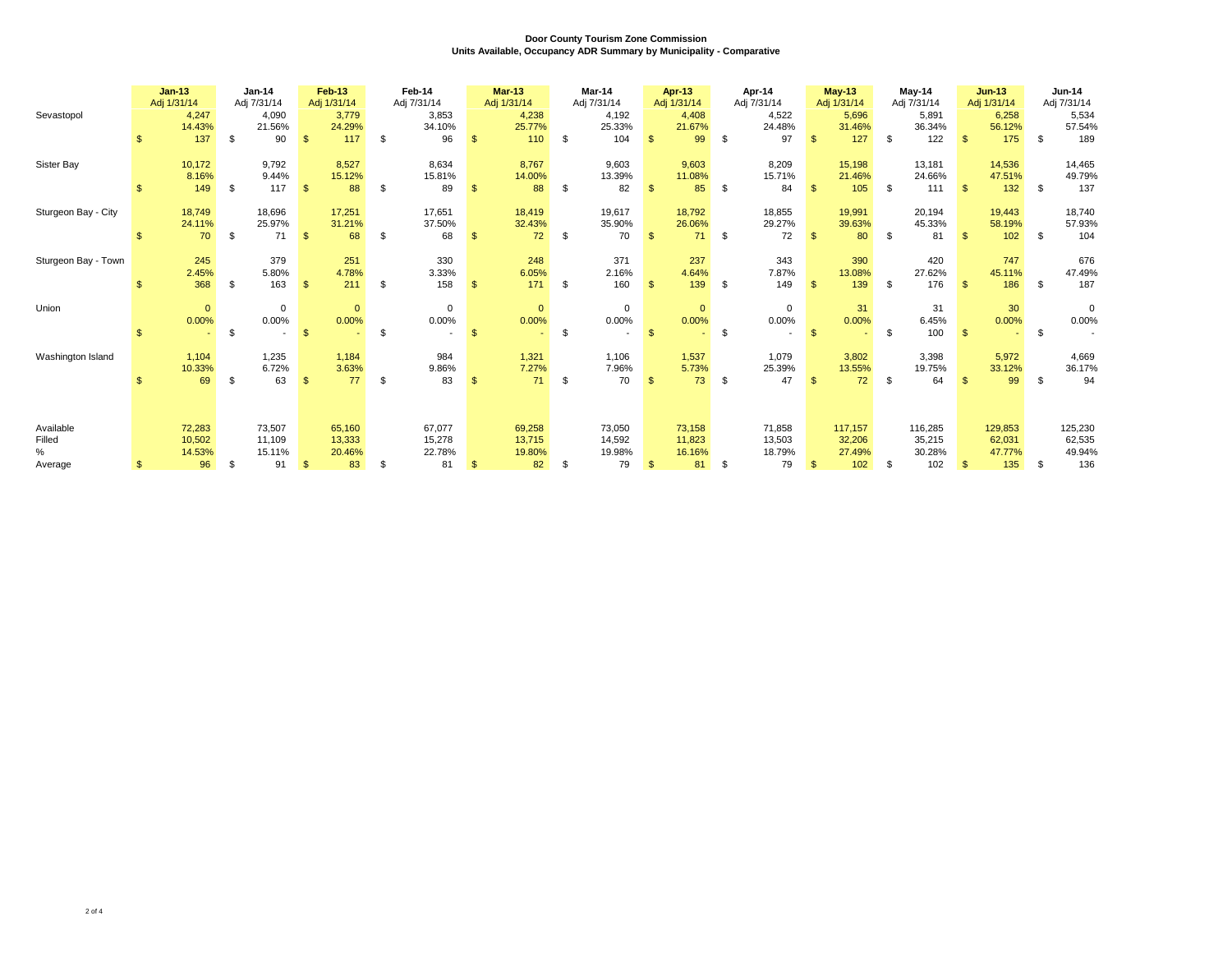|                       | $Jul-13$<br>Adj 1/31/14 |                         | <b>Jul-14</b><br>Unadjusted |                         |                | <b>Aug-13</b><br>Adj 1/31/14 | Aug-14<br>Unadjusted          |                         | <b>Sep-13</b><br>Adj 1/31/14 | Sep-14<br>Unadjusted          | <b>Oct-13</b><br>Adj 1/31/14 |                         | Oct-14<br>Unadjusted          | <b>Nov-13</b><br>Adj 1/31/14 |                            |              | <b>Nov-14</b><br>Unadjusted            |
|-----------------------|-------------------------|-------------------------|-----------------------------|-------------------------|----------------|------------------------------|-------------------------------|-------------------------|------------------------------|-------------------------------|------------------------------|-------------------------|-------------------------------|------------------------------|----------------------------|--------------|----------------------------------------|
| <b>Baileys Harbor</b> | \$                      | 9,568<br>67.14%<br>188  | \$                          | 9,120<br>71.57%<br>190  | \$             | 9,474<br>64.80%<br>196       | \$<br>9,281<br>68.74%<br>195  | \$                      | 8,937<br>55.00%<br>173       | \$<br>8,093<br>44.99%<br>181  | $\mathfrak{s}$               | 8,611<br>39.55%<br>168  | \$<br>6,682<br>49.28%<br>153  | \$                           | 3,940<br>13.88%<br>107     | \$           | 1,463<br>19.82%<br>178                 |
| <b>Brussels</b>       | $\mathbb{S}$            | $\mathbf 0$<br>0.00%    | \$                          | 31<br>29.03%<br>195     | $\mathsf{\$}$  | $\mathbf{0}$<br>0.00%        | \$<br>31<br>38.71%<br>195     | $\sqrt[6]{\frac{1}{2}}$ | $\mathbf{0}$<br>0.00%        | \$<br>30<br>0.00%             | $\mathbb{S}$                 | $\mathbf 0$<br>0.00%    | \$<br>31<br>6.45%<br>195      | \$                           | $\mathbf 0$<br>0.00%       | $\mathbb{S}$ | $\mathbf 0$<br>0.00%                   |
| Clay Banks            | $\mathbf{\$}$           | 155<br>54.84%<br>239    | \$                          | 178<br>65.73%<br>256    | $\mathsf{\$}$  | 155<br>49.68%<br>194         | \$<br>149<br>68.46%<br>195    | $\mathfrak{s}$          | 147<br>19.73%<br>168         | \$<br>164<br>20.12%<br>190    | $\mathfrak{s}$               | 155<br>33.55%<br>180    | \$<br>134<br>24.63%<br>162    | \$                           | $\mathbf 0$<br>0.00%<br>÷, | \$           | $\mathbf 0$<br>0.00%                   |
| Egg Harbor-Town       | \$                      | 11,955<br>67.26%<br>179 | \$                          | 11,270<br>68.79%<br>181 | \$             | 11,023<br>70.91%<br>171      | \$<br>12,333<br>66.44%<br>174 | \$                      | 10,741<br>41.51%<br>151      | \$<br>11,644<br>43.96%<br>140 | \$                           | 11,546<br>43.25%<br>148 | \$<br>11,430<br>47.63%<br>145 | \$                           | 9,630<br>11.82%<br>83      | \$           | 8,759<br>14.61%<br>87                  |
| Egg Harbor - Village  | $\mathsf{\$}$           | 11,603<br>73.46%<br>171 | \$                          | 12,024<br>75.63%<br>167 | \$             | 11,426<br>74.44%<br>176      | \$<br>12,097<br>72.79%<br>177 | $\mathfrak{s}$          | 10,974<br>58.87%<br>136      | \$<br>11,470<br>55.07%<br>140 | $\mathbb{S}$                 | 11,476<br>49.37%<br>148 | \$<br>10.694<br>54.08%<br>158 | \$                           | 4,480<br>28.93%<br>76      | \$           | 4,598<br>21.47%<br>122                 |
| Ephraim               | $\mathsf{\$}$           | 16,326<br>73.94%<br>164 | \$                          | 15,455<br>76.06%<br>152 | $\mathbf{s}$   | 16.469<br>75.96%<br>162      | \$<br>14,100<br>81.57%<br>162 | $\mathfrak{s}$          | 14,961<br>57.98%<br>141      | \$<br>14,378<br>58.30%<br>147 | $\mathfrak{s}$               | 14,649<br>51.59%<br>157 | \$<br>13,224<br>58.71%<br>146 | \$                           | 6.125<br>16.59%<br>92      | \$           | 6,823<br>14.77%<br>122                 |
| Forestville - Town    | \$                      | 31<br>9.68%<br>208      | \$                          | $\mathbf 0$<br>0.00%    | \$             | 31<br>12.90%<br>200          | \$<br>0<br>0.00%              | \$                      | 30<br>0.00%                  | \$<br>30<br>3.33%<br>100      | \$                           | 31<br>0.00%             | \$<br>31<br>3.23%<br>300      | \$                           | 30<br>0.00%                | \$           | $\mathbf 0$<br>0.00%                   |
| Forestville - Village | $\mathsf{\$}$           | $\overline{0}$<br>0.00% | \$                          | $\mathbf 0$<br>0.00%    | $\mathsf{\$}$  | $\mathbf{0}$<br>0.00%        | \$<br>$\mathbf 0$<br>0.00%    | $\sqrt[6]{\frac{1}{2}}$ | $\overline{0}$<br>0.00%      | \$<br>$\mathbf 0$<br>0.00%    | $\mathfrak{s}$               | $\mathbf{0}$<br>0.00%   | \$<br>$\mathbf 0$<br>0.00%    | $\mathsf{\$}$                | $\mathbf{0}$<br>0.00%      | \$           | $\mathbf 0$<br>0.00%<br>$\overline{a}$ |
| Gardner               | \$                      | 1,954<br>44.98%<br>110  | \$                          | 1,961<br>42.89%<br>118  | \$             | 1,943<br>39.48%<br>125       | \$<br>2,043<br>41.16%<br>125  | $\mathfrak{s}$          | 1,870<br>18.18%<br>129       | \$<br>2,076<br>19.85%<br>119  | $\mathfrak{s}$               | 1,887<br>16.38%<br>117  | \$<br>2,217<br>18.22%<br>112  | \$                           | 1,309<br>13.45%<br>74      | \$           | 960<br>12.40%<br>80                    |
| Gibraltar             | \$                      | 17,110<br>80.29%<br>169 | \$                          | 16,822<br>82.49%<br>173 | $\mathfrak{s}$ | 19.775<br>69.19%<br>169      | \$<br>16,699<br>86.18%<br>170 | $\mathfrak{s}$          | 16,264<br>62.58%<br>149      | \$<br>16,061<br>65.79%<br>154 | $\mathfrak{s}$               | 16,218<br>59.77%<br>147 | \$<br>15,382<br>60.73%<br>151 | \$                           | 7,055<br>24.21%<br>115     | \$           | 6,375<br>22.23%<br>150                 |
| Jacksonport           | \$                      | 2,976<br>72.82%<br>183  | \$                          | 2,962<br>71.17%<br>182  | \$             | 3,095<br>71.70%<br>175       | \$<br>3,139<br>69.42%<br>182  | $\mathfrak{s}$          | 2,796<br>32.01%<br>133       | \$<br>2,713<br>31.92%<br>135  | $\mathfrak{s}$               | 2,769<br>25.82%<br>135  | \$<br>2,671<br>32.05%<br>131  | \$                           | 881<br>8.85%<br>91         | \$           | 1,022<br>14.38%<br>112                 |
| <b>Liberty Grove</b>  | \$                      | 12,916<br>60.00%<br>166 | \$                          | 12,186<br>60.77%<br>166 | $\mathsf{\$}$  | 12,636<br>61.78%<br>157      | \$<br>12,375<br>65.58%<br>163 | $\mathfrak{s}$          | 12,273<br>34.25%<br>129      | \$<br>11,615<br>37.36%<br>125 | $\mathfrak{s}$               | 11,715<br>37.61%<br>125 | \$<br>10,974<br>42.29%<br>127 | \$                           | 5,127<br>11.61%<br>72      | \$           | 4,431<br>6.23%<br>131                  |
| Nasewaupee            | $\mathsf{\$}$           | 3,542<br>66.43%<br>136  | \$                          | 2,697<br>66.74%<br>136  | \$             | 3,625<br>66.37%<br>127       | \$<br>2,892<br>72.37%<br>127  | \$                      | 3,290<br>39.88%<br>114       | \$<br>2,188<br>43.05%<br>135  | $\mathfrak{s}$               | 3,146<br>40.72%<br>94   | \$<br>2,152<br>39.50%<br>121  | \$                           | 2,310<br>13.20%<br>52      | \$           | 2,191<br>16.48%<br>54                  |